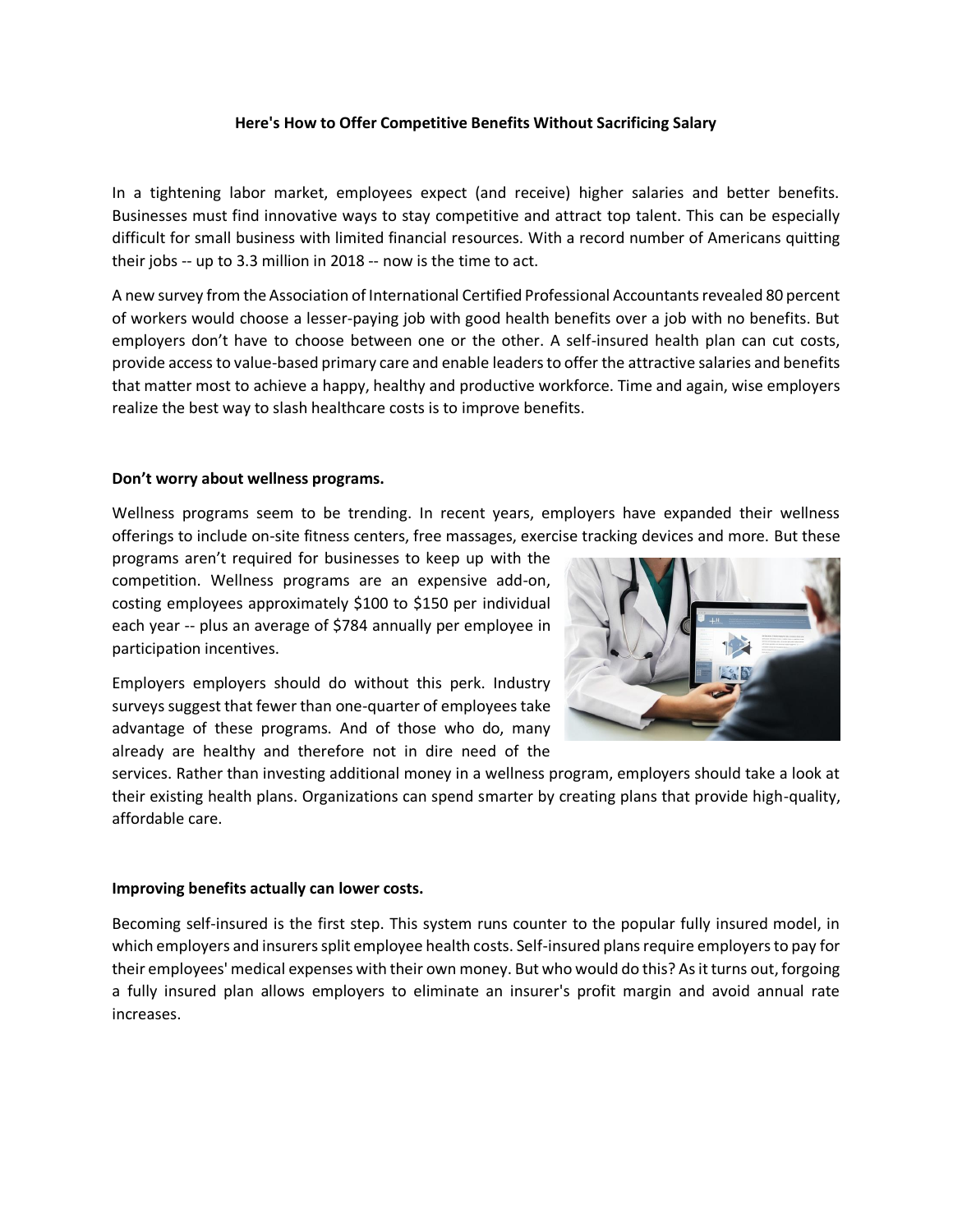### **Fully insured plans.**

Former insurance executives have told me they make up to 10 times the margin on fully insured customers, compared to the margin on self-insured customers. It's no wonder industry executives create compensation schemes that entice benefits brokers to keep employers fully insured as long as possible. In 2018, family premium rates rose 5 percent and singles' rates rose 3 percent. Employers expect another 5-percent increase this year. And those figures are on the conservative side. I regularly hear of employers receiving rate increases of 20 percent and higher. It's also easy to miss the fact that carriers are very adept at changing coverage, so an increase of "only" 5 percent actually can be quite a bit more, when increased copays and deductibles are factored in.

# **Self-insured plans.**

Many employers fear that self-insured plans run more risk than fully insured ones. One employee's emergency medical expense could eat up the sum total an employer had set aside for all of employees. This is why it's so crucial to invest in stop-loss insurance -- coverage that kicks in after claims exceed a set amount. Claims can be processed by a high-value, transparent third-party administrator (TPA). The TPA



charges a monthly fee to pay claims and perform other administrative functions for self-insured employers' health plans.

A TPA can transform health benefits from a black-box line item that increases by double digits each year to a cost center employers can actively manage and control. The value is evident, with annual cost reductions of 10 to 25 percent. Our nonprofit, Health Rosetta, developed a simple calculator to help CFOs translate how getting healthcare costs under control can have a greater impact on earnings than a substantial increase in company sales.

### **Value-based options.**

Some plans provide access to value-based primary care, which rewards health care providers for having positive patient outcomes. This option further slashes costs. Physicians focus on results, dedicating more time to discussing patient symptoms and treatment. This could lead to fewer unnecessary (and potentially harmful) tests and follow-up or referral appointments.

To further reduce costs, employees who already have established a relationship with a value-based primary-care physician could be encouraged to take advantage of telemedicine visits. Patients can address minor concerns via email, chat, phone, or video conference --- without a trip to the Urgent Care clinic. This gives people living with chronic conditions a chance to see the doctor before an acute condition worsens. This ready, low-cost access also also could help patients manage treatments so they don't deteriorate to the point of needing an expensive trip to the Emergency Room.